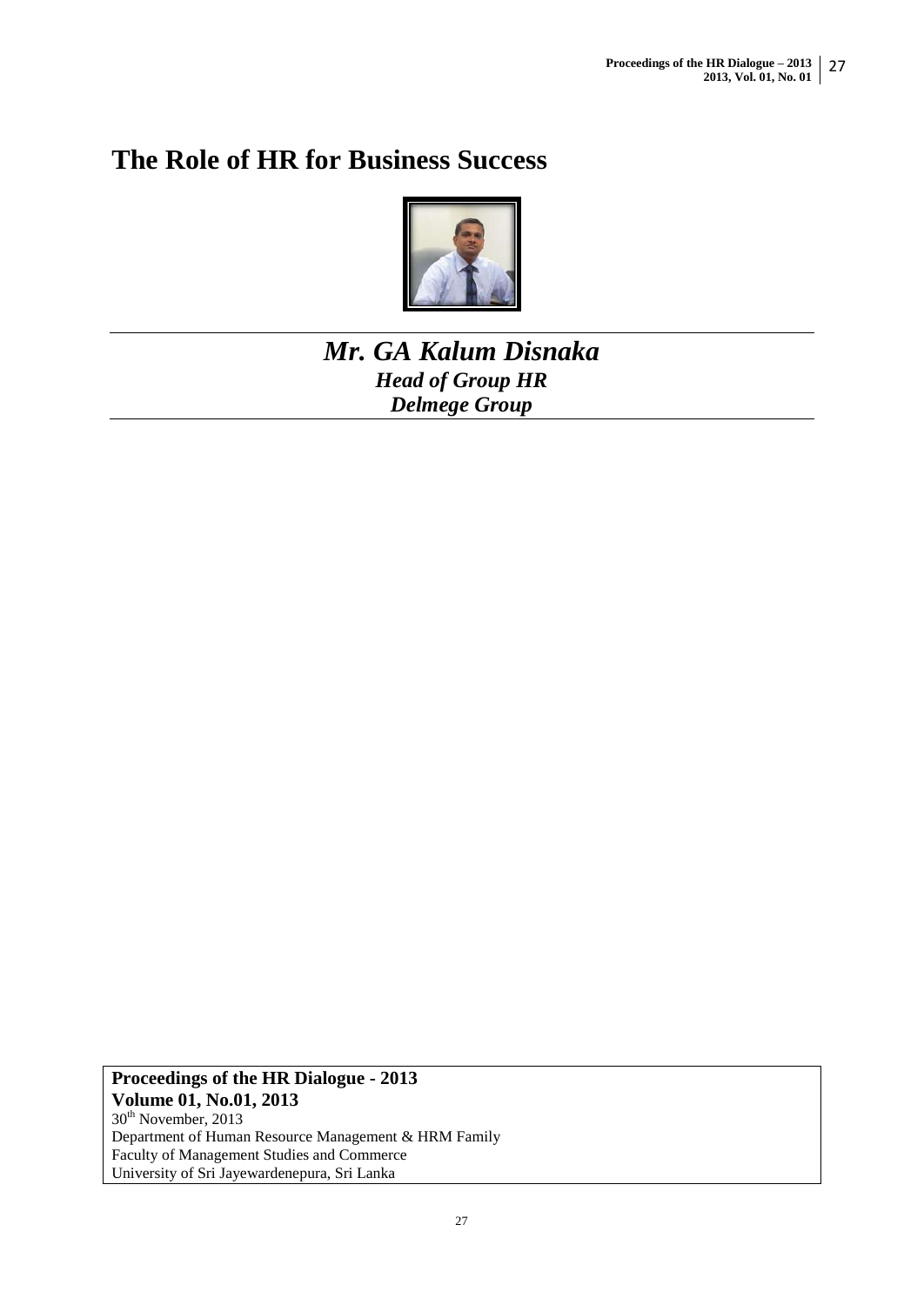#### **[04] The Role of HR for Business Success**

#### *G. A. Kalum Disnaka*

#### **Introduction**

Organizations are considered as living entities. As such, they consist of the head and the heart, which are the two significant elements just like for humans. The business leader is the "head" ofthe organization while the HR leader is its "heart". The roles may be distinct yet intertwined and therefore, capable of generating impact to the overall organization success. A perfect balance in the organization is possible only when these two elements (head and heart) work in perfect rhythm. If it is working in a perfect rhythm overall organization will generate profits, processes and systems will run smoothly with maximum efficiency and tend to have highly motivated and talented team of staff.

#### **Role of HR as a Strategic Partner**

In today"s economic context, HR can no longer be a reactive offstage function whose aim is to respond to a given business situation. In the present context all HR professionals should understand that Human Resources Department has to play a more significant and proactive role in achieving strategic goals and objectives of an organization. When HR departments understand its business it is suitable to recognizeit as a strategic partner within an organization. The Human Resources Department should function or operate as a business unit thinking that HR department contributes to the overall organization bottom line. If they function as a business unit will lead to overall organization success. HR departments understand overall business focus, how the money flows, and what drives growth and profitability. They also think what would best serve the overall business, and by proactively contributing to the development and accomplishment of the organization-wide business plan and objectives. They are building partnerships with internal and external customers, developing human-resource programs with long-term objectives, and increasing employee productivity by focusing on business obstacles that occur outside of human resources. Finally, they come up with and share ideas on how to help people in the organization meet their goals and contribute to the overall business plan.

For example, any business leaders' main objective will be to maximize profit. HR leaders will be well accepted if they can convince the business leaders of the ways and means of managing people that will add value to the profitability of the organization. Vibrant, courageous andcharismatic business leaders would look for similar characteristics in their HR leaders as well, being the "heart" of the organization.

The below figure depicts that how HR will value adding to the overall business performances. In past HR was considered just as an administrative role, but in the present dynamic business environment it has to be aligned with the business strategy.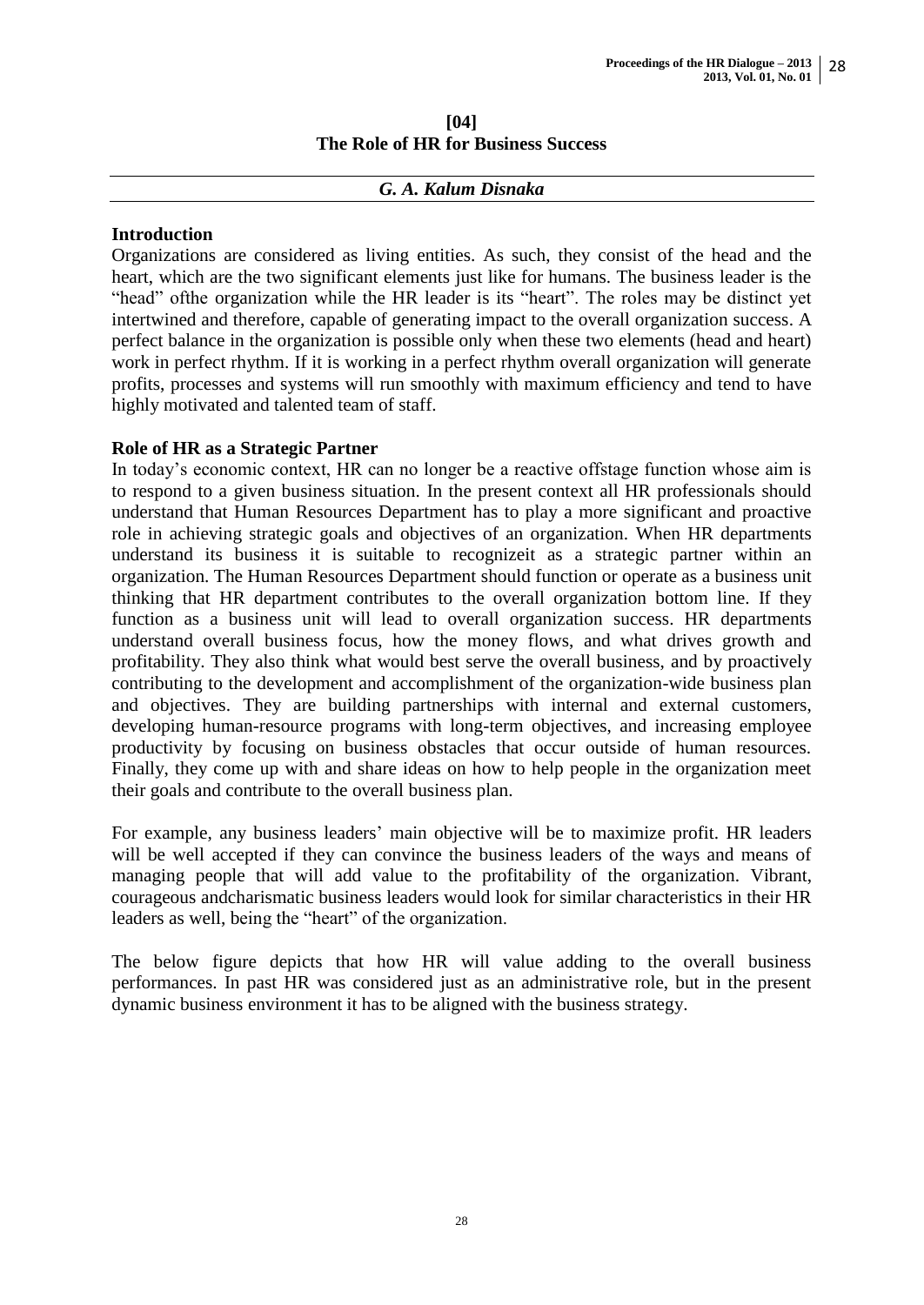#### HR Return on investment Scale



#### **Qualities of HR Manager as Business Leader**

In order to brand HR as strategic business partner, HR leaders would need to possess certain qualities. HR leaders should focus on business strategies and future challenges. They must be able to see the bigger picture and may work as one of the major growth engines for the organization. Business acumen is another aspect which HR Managers needs to have. The word acumen means "keenness and depth of perception, especially impractical matters". Business acumen is thus, an art that may be cultivated with regular practice. It is an art of linking an insightful assessment of the external business landscape with the keen awareness of how to enhance profitability and then executing the strategy to deliver the desired results. Reading and understanding of the financial reports such as profit and loss accounts, cash flow statements and balance sheet is required by all HR Managers, it will help HR Managers to **Example the solution of the solution of the solution of the solution of the solution of the solution of the mandaton is a profit and loss accounts, cash flow understand the overall profitability and the productivity of t**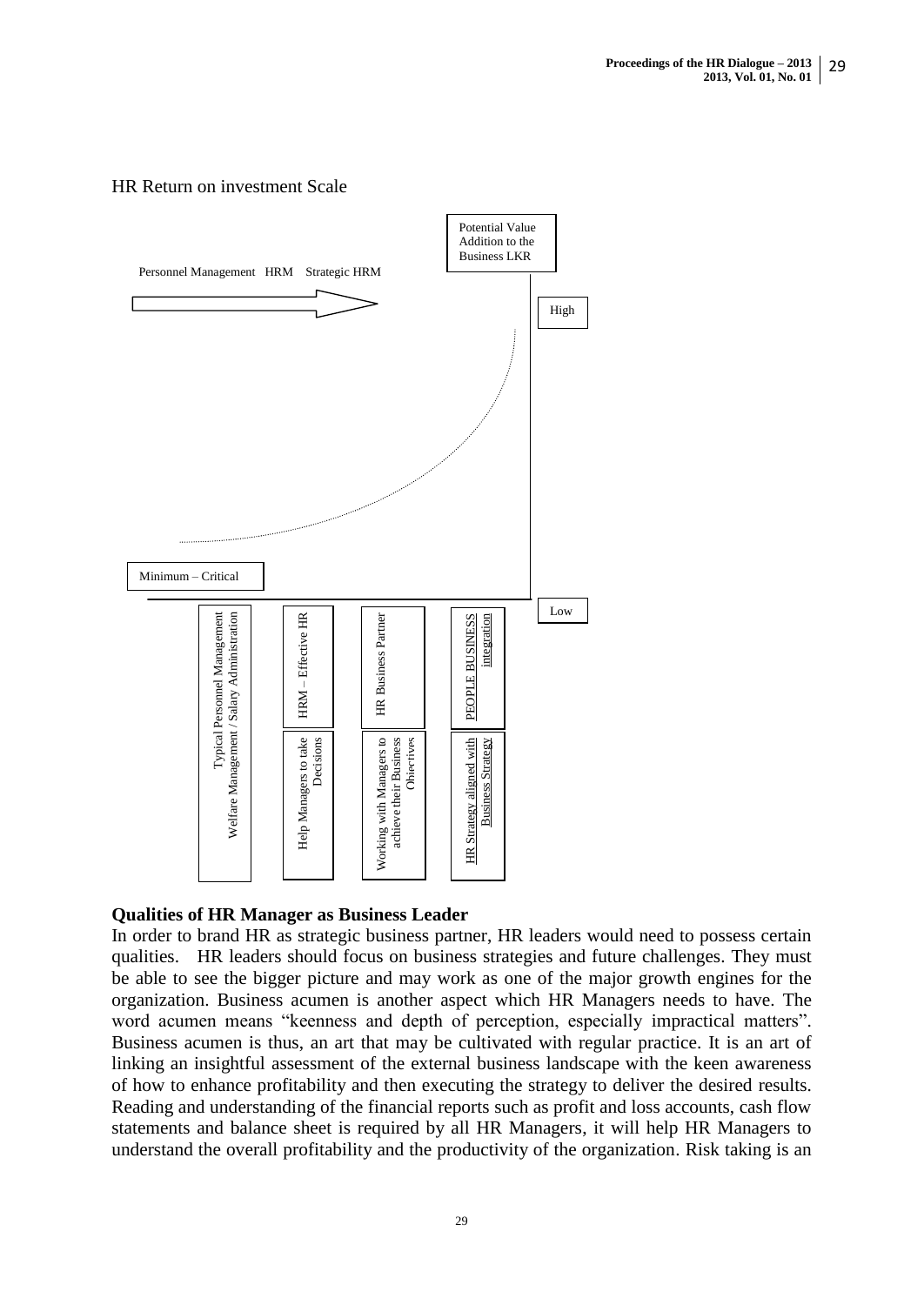integral part of business and life. It is thus, quite relevantfor HR leaders to take calculated risks in dealing with people and impacting the bottom line of the business.

#### **Recruitment on Business Point of view**

Recruitment is one of the major jobs that all HR Managers are doing. Even though it is seen as a very simple thing it is crucial thing in the HR. HR professionals use different type of strategies to recruit staff. By using those strategies HR will evaluate skills, knowledge and attitudes of the candidate. But how many of HR managers are evaluating the candidates cost to the Company, prior to the recruitment. It is important to calculate and see how much will cost to this particular candidate to the company. The Candidate"s cost will impact to the overall bottom line of the organization. Therefore in business point of view HR manager should be able to know how much this candidate will cost and to what additional contribution is essential to overcome such cost. Most HR managers only look at the basic salary and basic qualification. But business oriented HR manager should look at cost to the company on the particular candidate while selecting the most suitable person to the position. Different people define CTC in different way. CTC means that the amount of cost that incur because of this particular staff member; It is the total cost incurred to hire, to maintain and to retain the employees and may also include part of overhead cost allocation as well.

It normally includes basic salary statutory payment cost such as EPF, ETF and gratuity, benefit cost, other relevant direct cost that can be considered for each individual. Global accepted norm is that each staff member who directly generates sales volume to the organization should generate three times of his direct cost.  $1/3^{rd}$  is for recover his/her cost, another  $1/3^{rd}$  is for cover organizational overheads and final  $1/3^{rd}$  is for the shareholder as investment return or profit. Therefore all HR professionals should really pay their attention to this simple logic and recruit best suitable candidate to the organization for business success.

#### **Budget on HR Point of View**

Budget is a very common word for financial accountants, but it is an odd word for HR professionals. HR budget is another very important aspect that HR professionals should consider in detail for the business success. A budget requires a systematic and thoughtful review of likely expenses and designated funds and helps a business to allocate those expenditures over a designated period of time. Comparisons of actual expenses to budgeted expenses provides a means for making adjustments where needed to address variances from expectations over time. The human resource practitioner"s responsibility is to align the human resource department's budget with strategic organizational goals within organizational guidelines and procedures. This is particularly important in order to ensure that HR is viewed as a strategic partner who is able to substantiate expenses and link HR activities with the organizations overall program of work. It is also critical because HR is often viewed as a cost center rather than a revenue-generating function and may therefore be scrutinized as an area where costs can more readily be cut. A well-planned and well-documented HR budget demonstrates thoughtful consideration of spending directly linked to the organizations programs and activities.

Budgeting requires the collection of many forms of data. From a human resource perspective, the data needed to create a new budget include the following:

- Number of employees projected for next year (man power plan)
- Benefits cost increases or projections
- Projected employee turnover rate
- Actual costs incurred in the current year expected cost increases for the next year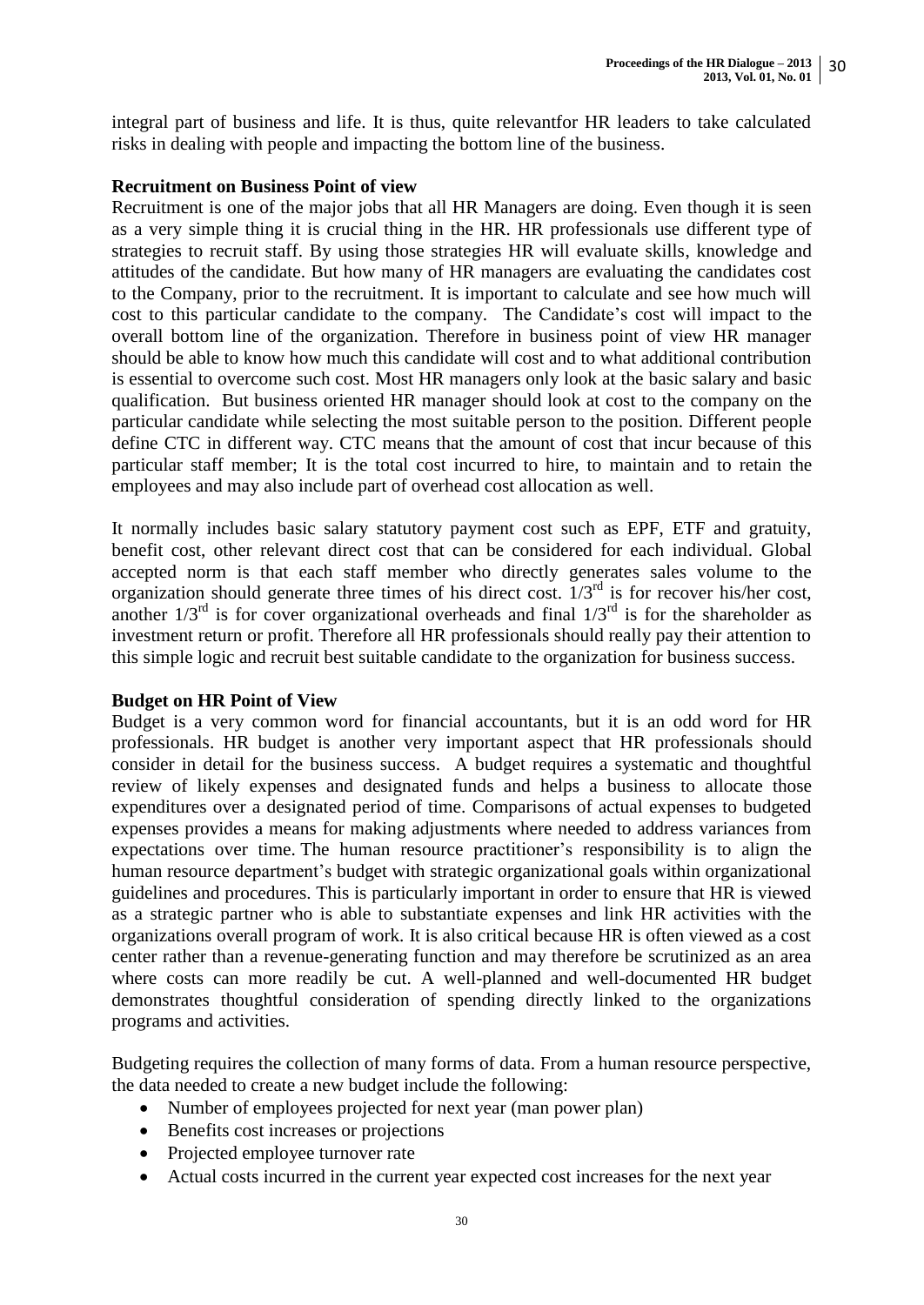- Annual salary increase %
- New benefits/programs planned
- Expected training sessions
- Other changes in policy, business strategy, law or regulation that may impact costs.
- HR revenue (Savings from compensation, benefits, turnover reduction, headcount reduction/ lay off/ outsourcing activities, training costs, etc)
- Recruitment cost/ expected number of vacancy advertisement

Projections may be simple or complicated, based on actual costs or guesses, depending on the nature of the expense and the data available. For example, the cost of advertising may be easier to project for a firm with consistently low turnover or one with a steady stream of unsolicited applicants, while it may be much harder to project for a firm with significant fluctuations in turnover and staffing needs. On the other hand, the projected total cost of health insurance premiums may be fairly simple once armed with notice of the premium increase for the next planned year and some idea as to the number of employees to be covered. Those preparing an HR budget for the first time will need to gather every source of available data in order to make educated projections. Preparation of HR budget will be the sole responsibility of a HR Manager and it is required to work very closely with respective head of the department or relevant business leader. Long term objectives of the cluster heads will be very much useful for HR Manager when he/ she preparing HR Budget. Not only preparation monthly monitoring and variance analysis is also required. In cases where budgeting has been ongoing, to develop a realistic budget it may be helpful to use several years worth of actual expense data, such as training expenses or employee recognition awards, to develop a realistic budget. However, if a cost has fluctuated over time, it is important to look at the reasons for the fluctuations and to try to predict what is likely to happen over the next year. For example, if the organization used to have lavish holiday parties but has no plans to do so in the future, historical data will be of little use.

Each cost should be examined carefully while asking the following questions:

- Is this cost fixed (meaning the cost won"t change for the year) or variable (i.e., dependent on the number of employees or actual utilization)?
- If it is a variable cost, will it fluctuate with some level of certainty (such as staff cannot exceed a maximum pre-approved number) or subject to change based upon business needs
- Is the employer in control of the cost or is it controlled by an outside entity (i.e., outsourcing fees based upon hours of service)?
- What is the best and worst case based upon available data?
- What is the justification for the expense-in what way would the business be adversely impacted if the cost was eliminated?
- Are there external forces that could affect this expense (i.e., downsizing, mergers, unexpected growth, mid-year cost increases, etc.)?
- While it is impossible to predict every scenario that could impact an HR budget, the questions above provide a thoughtful means of assessing each expense from an objective viewpoint.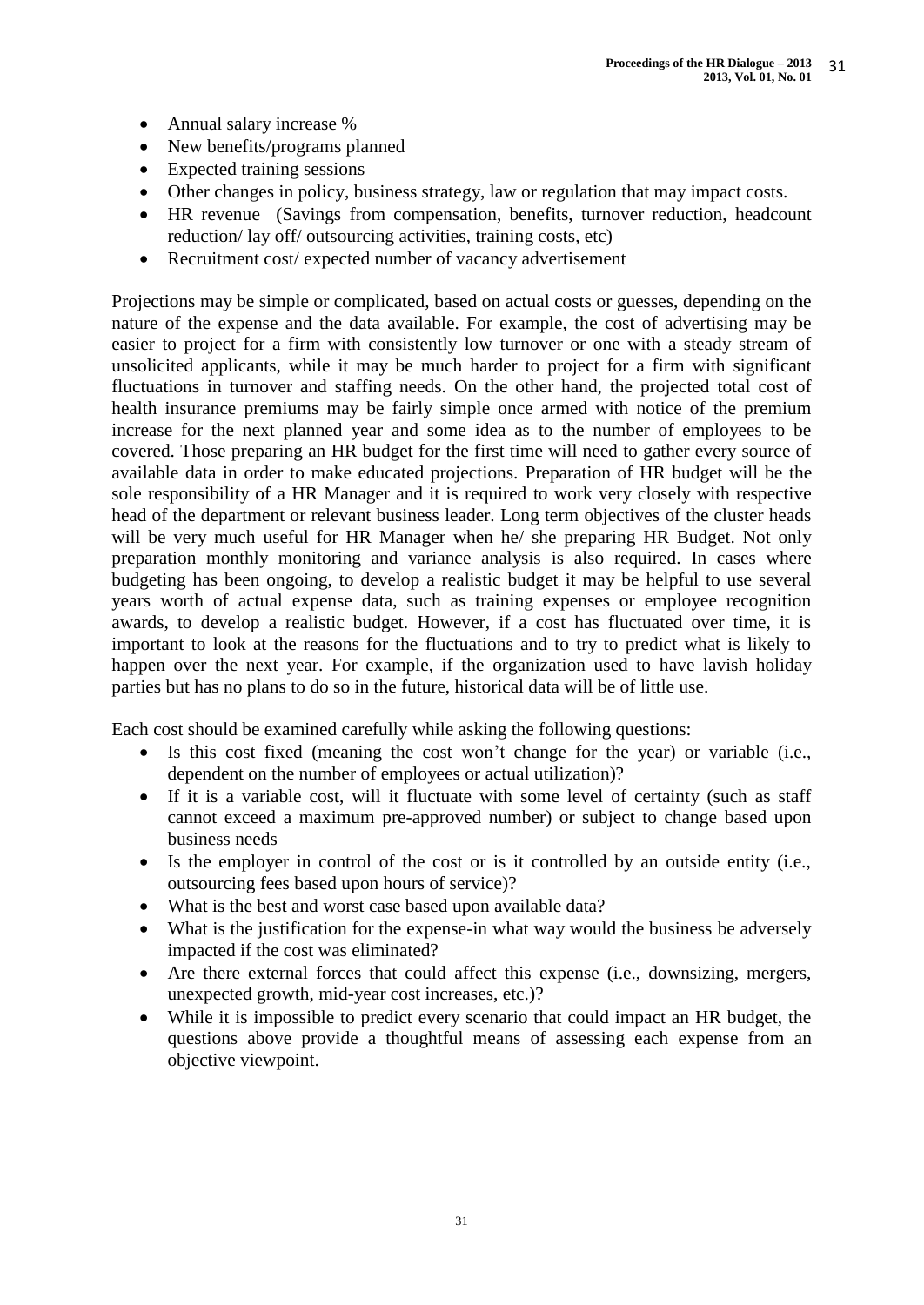

#### HR function in Business Outsourcing

Outsourcing is any task, operation, job or process that could be performed by employees within an organization, but can be given to a third party for a significant period of time. In the current business environment outsourcing itself has become a key strategy for organizations to achieve significant cost savings. So what is the role of HR in outsourcing? When the word outscoring heard by the staff they will be disturbed not because of anything but because of beginning to think it will affect their jobs security, some may think they will lose their job some may think it will lead to reduction of their benefits. Therefore in the outscoring projects, people management is a crucial part.

HR involvement in e**arly Engagement** is a most important aspect in outsourcing projects. HR Manager and his team compulsory need to be deeply embedded into any outsourcing project throughout the project"s lifecycle would reduce both current and future HR related problems and issues because outsourcing is purely dealing with human beings. In other words, the HR team should be involved in an [outsourcing project](http://outsourceportfolio.com/intelligent-outsourcing/) early in order to scope out any potential "red flag" issues as well as be involved in the proposal stage since both HR and the potential outsourcer will need to be aware of any staff transfers along with associated costs. This will help to avoid further surprises in the future. Moreover and if staff transfers will occur, HR can also assist both their own organization and the outsourcer to identify key employees who could be matched with key roles in the outsourcer's organization.

**Contractual Negotiation**is the second aspect HR involvement is essential in outsourcing**.**  HR team can give advice regarding specific contractual [terms](http://outsourceportfolio.com/terms/) that may impact an [organization"s](http://outsourceportfolio.com/bpo-success-best-practices-for-organizational-changes/) employees. This is especially important if an outsourcing agreement will result in staff transfers or redundancies as there will be both obvious and hidden costs and legal issues associated with both.

Finally, very important point is **Employee Communication**. HR team will need to play a critical role in managing employee communication. This role will include briefing managers to ensure that correct information is given to staff as well as being prepared themselves so that they can also handle direct questions from staff. The successful management of employee communications throughout the outsourcing process will prove crucial towards contributing towards the success or [failure](http://outsourceportfolio.com/why-offshore-outsourcing-fails/) of an outsourcing project.

## **Responsibility of HR in Mergers or Acquisition**

In a Merger or an Acquisition, both HR departments of the Seller or the Buyer play a vital role in the process. Human resource helps to manage any problems or challenges related to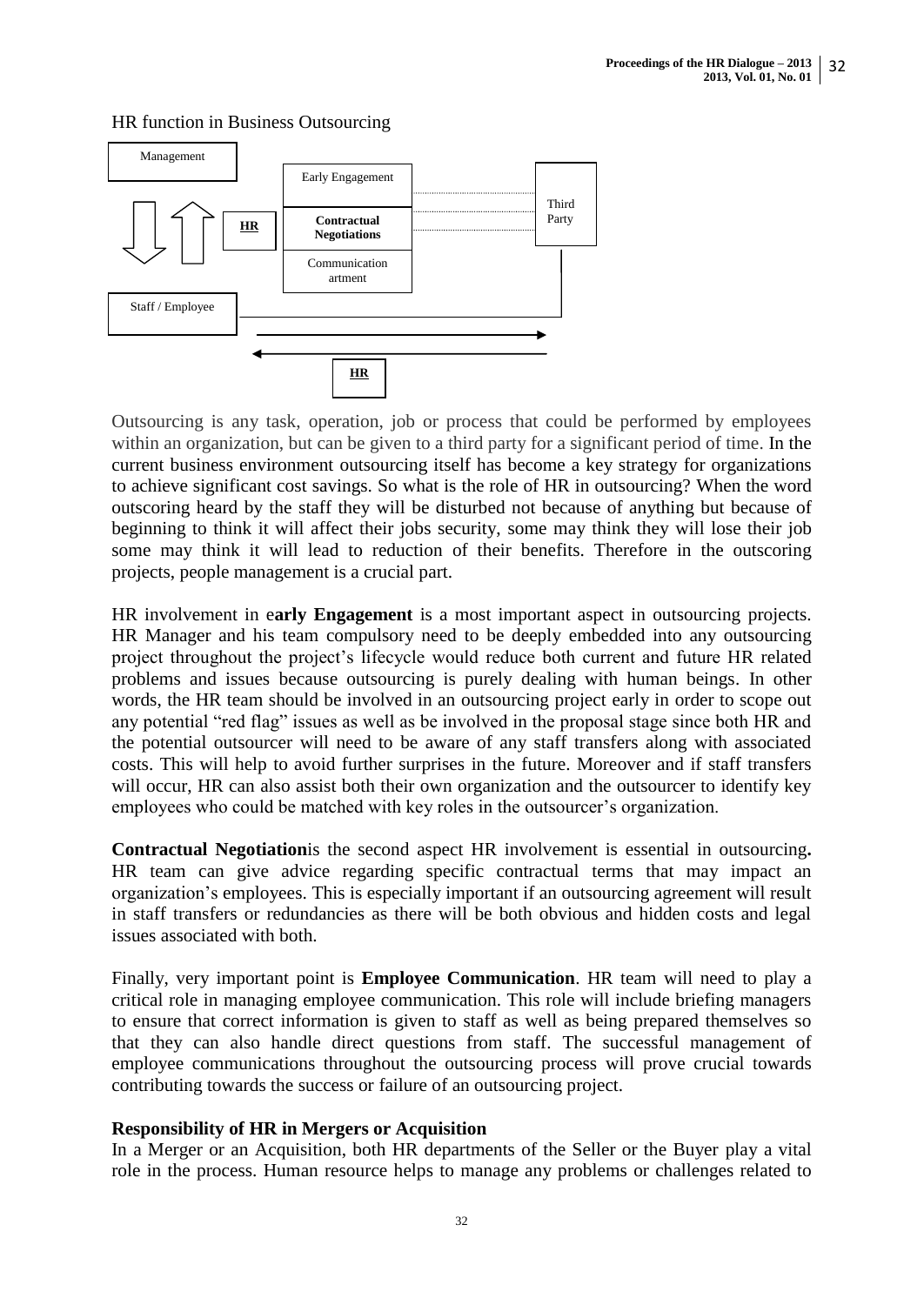people in the organizations as the merger or acquisition process unfold. Human resources must have a firm grasp on the culture of the company for which they work and must study the culture of the other organization to make such a determination. Cultural differences may include how the two organizations define and measure success within the organization; benefits employees enjoy, such as insurance; how problems within the organization are handled; the management styles of the two organizations; and the overall attitude of the employees and managers toward business functions and the industry in which they work.

During the due diligence period in a merger or acquisition, management of the purchasing company assess whether the deal makes strategic and financial sense. Human resources from the purchasing company specifically assess the benefits structure of the other company to uncover any potential problems, such as welfare facilities or health insurance package that will cost a significant amount for the company to continue offering.

People often fear change, and a merger or acquisition creates uncertainty and change for employees both of the purchasing company and the purchased company. Human resources in both companies should help smooth out the transition for employees, by helping to calm down any fears in answering questions about how the merger or acquisition affects each employee individually. If the employees of both companies do not have as much fear over the change, productivity is more likely to stay at previous levels. Human resources can detect and address any rumors about layoffs, office relocation or other changes employees fear, giving feedback to management about employee concerns.When one company merges with or acquires another, some changes to both organizations may occur, such as eliminating redundant positions or combining teams and departments. The process of altering two organizations so they work together as one can take months to complete and human resources plays a vital role in the changes. Human resources communicates to employees about changes in who they report to within the company, what team or work group employees are assigned to as well as any changes to different positions" roles in the organization. Human resources may work with management and employees to alter the job descriptions of various positions, ensuring that everyone understands his role in the newly altered organization.

## **Conclusion**

The HR Leader should constantly develop competence and confidence to have a desire in making his presence felt in the journey of business success. His credibility to possess business intelligence and a heart to achieve success with a practical approach will enrich the role of HR in the game. His journey is not a march alone. It is a un- negotiated responsibility to build retain and develop talent. He should work towards making his presence felt in a leadership role where his contribution is respected and regarded as a powerful support which strengthens both the individuals and the teams proving, without doubt, that the power for success comes from the "people".

## **References**

- 1. Harikumar, N. (2011). HR Budgeting: [Developing an HR Budget.](http://www.shrmindia.org/knowledge-center/strategic-hrm/hr-budgeting/developing-hr-budget) Society for Human Resource Management. Available from: http://www.shrmindia.org/knowledgecenter/strategic-hrm/hr-budgeting/developing-hr-budget . (Acceesed 25 November 2013).
- *2. Jamieson, D. W., Eklund, S. and Meekin, B. (2012).* Strategic Business Partner Role: Definition, Knowledge, Skills & Operating Tensions. *The Encyclopedia of Human Resource Management, Volume III: Critical and Emerging Issues in Human Resource Management. San Francisco: Pfieffer/Jossey-Bass.*